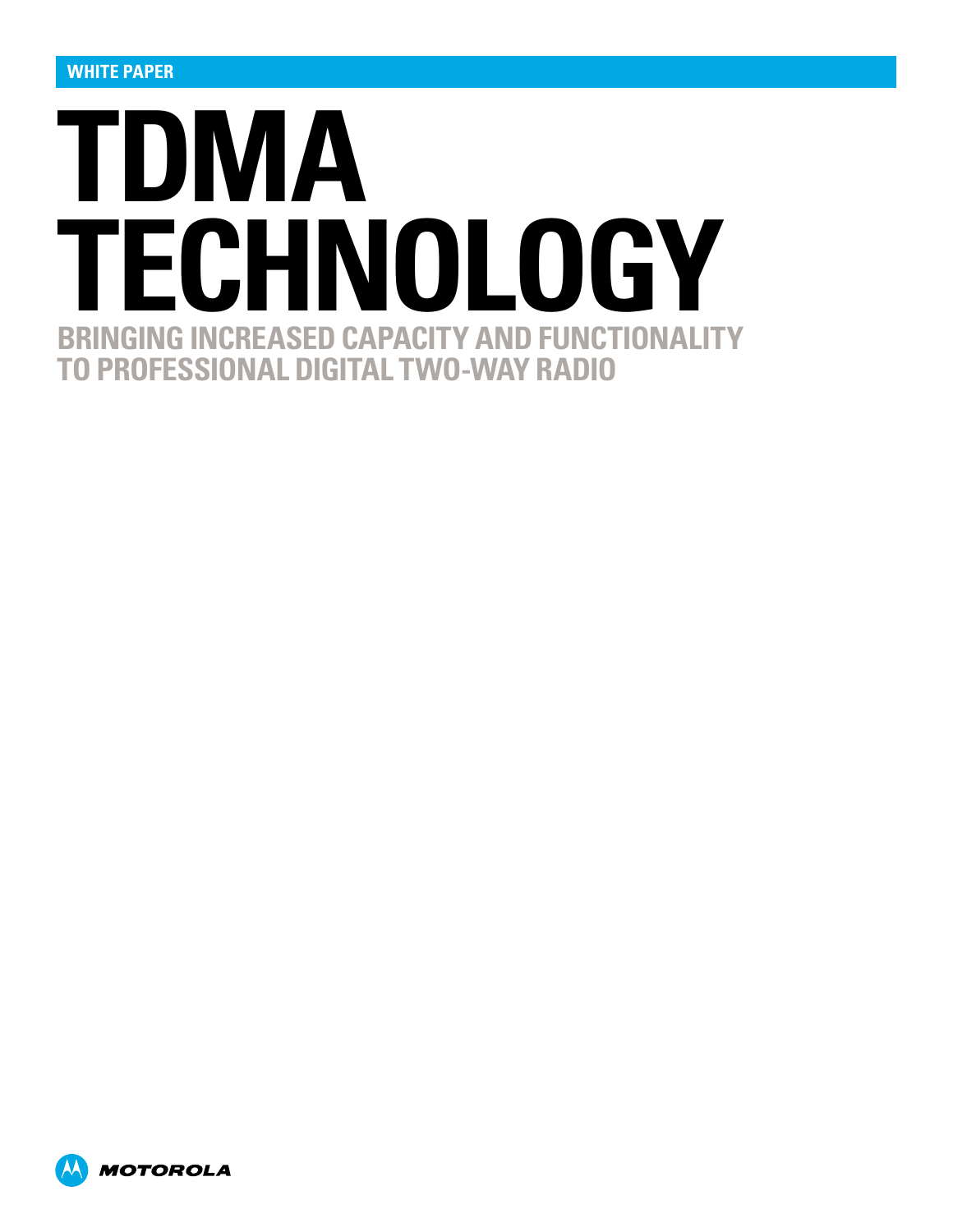# **Table of Contents**

| Motorola's Next Generation |  |
|----------------------------|--|

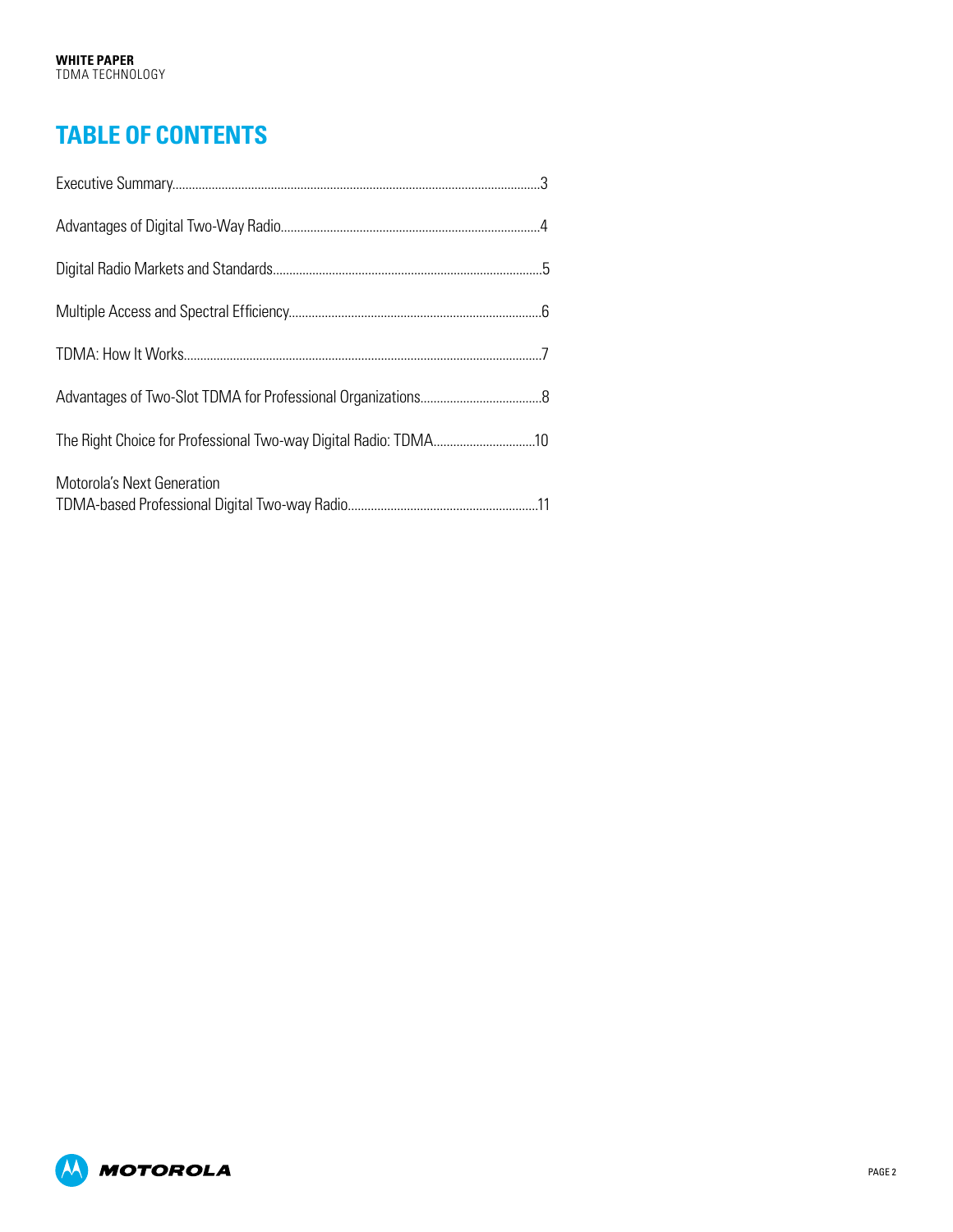## <span id="page-2-0"></span>**Executive Summary**

Licensed, professional two-way radio is on the verge of making the biggest leap forward since the invention of the transistor — the move from analog to digital. Digital radio offers many advantages over analog, including improved voice quality at greater range, better privacy, sophisticated call-control features, the ability to easily integrate with data systems, and more. We're now at the beginning of what will quickly become a large-scale migration to digital radio in professional applications. At the same time, regulatory pressures combined with real-world operating needs are driving radio manufacturers and users to communicate more information in a given slice of RF spectrum — in other words, to increase "spectral efficiency." Channels that historically carried a single call at a time are now being divided so they can carry two.

Two technologies exist to enable this "splitting" of channels, allowing multiple access on a single channel. Frequency-Division Multiple Access (FDMA) splits the channel frequency into two smaller sub-channels that can carry separate calls side-by-side. Time-Division Multiple Access (TDMA) preserves the full channel width, but divides it into alternating time slots that can each carry an individual call. Both technologies are already being used in North America to accomplish the FCC-mandated split of 25 kHz channels into 12.5 kHz channels, and they're both being used worldwide to accomplish similar increases in spectral efficiency whether currently mandated or not.

In the coming years, new regulations will almost certainly require improvements in the effective capacity of 12.5 kHz channels: it is only a matter of time before the ability to carry two voice paths in a single 12.5 kHz channel — also known as 6.25 kHz equivalent efficiency — becomes a requirement. But because the technology exists today to accomplish this goal, there's no need for professional radio users to wait for the regulations to catch up with benefits that are immediately available. Even in the absence of a mandate, professional users can double the capacity of their existing licensed channels by adopting digital technologies that enable 6.25 kHz equivalent efficiency. With potential benefits including increased capacity, lower equipment costs, data integration, added features, and more, now is a compelling time for analog radio users to make the switch to digital systems that offer 6.25 kHz equivalency.

This white paper examines the two leading digital modulation technologies that are capable of achieving this doubling of spectral efficiency: 6.25 kHz FDMA and two-slot 12.5 kHz TDMA. Businesses looking to migrate to the most efficient professional digital systems to achieve greater capacity and performance will need to choose one or the other — FDMA and TDMA are not interoperable.

Two-slot 12.5 kHz TDMA-based systems, providing 6.25 kHz equivalency, is the right choice for most mobile professionals. Professional radio standards based on TDMA technology are already widely used around the world, and future requirements for even greater spectral efficiency are almost certain to be based on TDMA as well. Today and tomorrow, TDMA technology provides advantages of feature flexibility, lower equipment costs, longer battery life, future-readiness and the proven ability to increase spectral efficiency without risking increased congestion or radio channel interference.

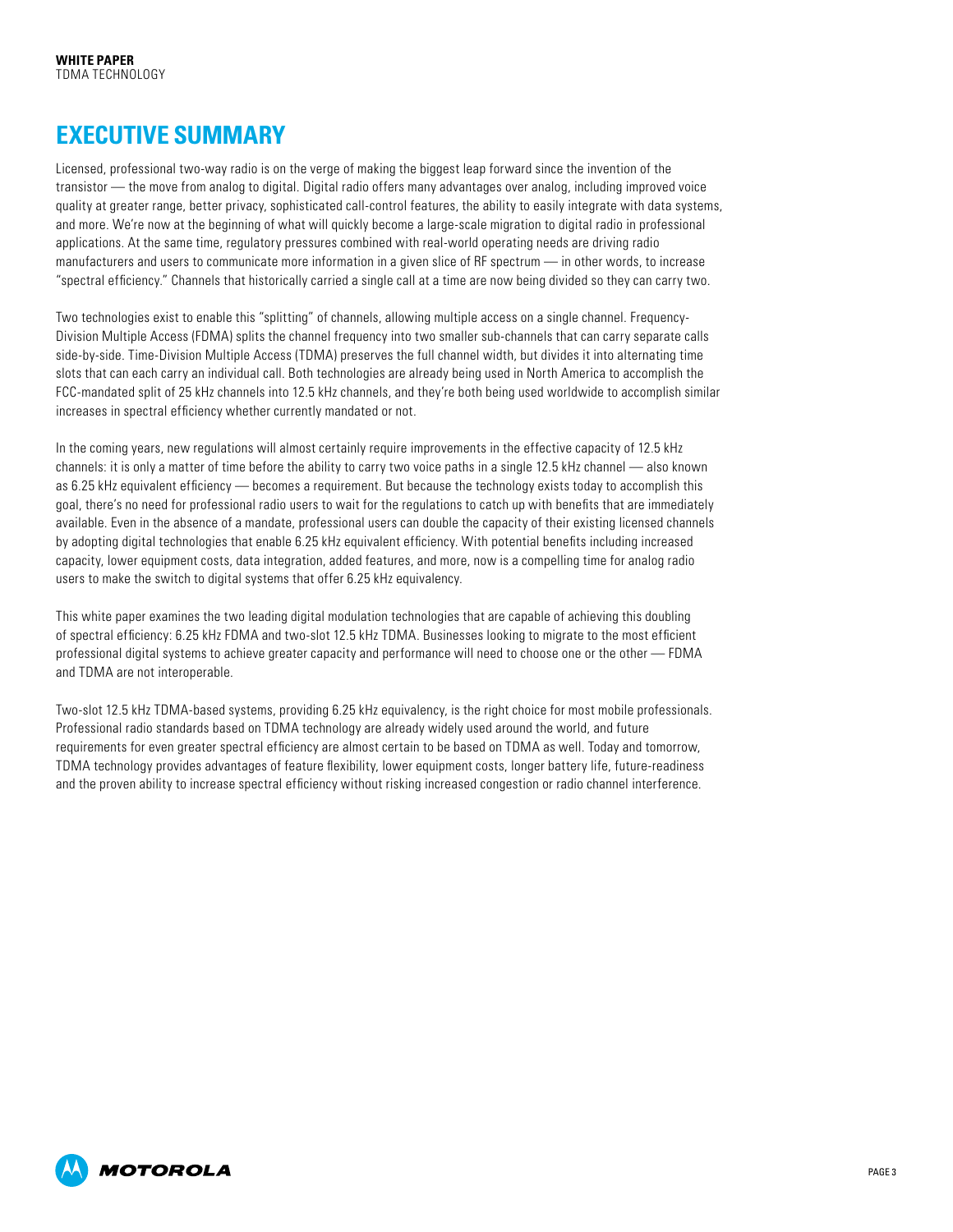# <span id="page-3-0"></span>**Advantages of Digital Two-Way Radio**

Since the first wireless transceiver was installed in a Bayonne, New Jersey police car in 1933, two-way radio has been a mission-critical technology for police, firefighters, search and rescue workers and others on the front lines of public safety. And increasingly, as new models have reduced the size and cost of two-way radios, the technology has been adopted by business professionals as well.

Industries including transportation, education, construction, manufacturing, energy and utilities, private security, government, hospitality, retail, and many others are finding that two-way radio can improve efficiency, worker productivity and responsiveness by allowing mobile teams to share business and customer information instantly.

Through most of its history, two-way radio has meant analog voice — the representation of sound waves as either amplitude modulated (AM) or frequency modulated (FM) radio waves. In fact, this is one of the last areas of professional communications to be touched by digital technology. But that's changing, very quickly, for very good reasons.

Modulating the voice into digital signals, rather than analog, provides several advantages. First and foremost, digital technology provides better noise rejection and preserves voice quality over a greater range than analog. especially at the farthest edges of the transmission range, users can hear what's being said much more clearly — increasing the effective range of the radio solution and keeping users responsive to changing situations in the field.

Depending on the technologies used, digital systems can also be designed to:

- Make more efficient use of available, licensed RF spectrum
- • Combine voice and data access in the same device, delivering more information while empowering field workers with systems that are more portable, flexible, and much easier to use than two different and incompatible systems
- Enable integration and interoperability with back-end data systems and external systems
- • Combine analog and digital voice in the same device, easing the migration to digital while preserving investments in analog technology
- Provide strong, practical, easy-to-use privacy solutions without the significant loss in voice quality that analog scrambling can cause
- Enable flexible and reliable call control and signaling capabilities
- Flexibly adapt to changing business needs and new applications through a modular architecture

The clear advantages of digital radio — along with increasing regulatory pressures to use RF spectrum more efficiently — will drive widespread adoption of professional two-way digital radio solutions in the coming years. If you're using analog today, you'll almost certainly be migrating to digital tomorrow. Now is the time to research the available technologies so that, when you're ready to make the move, you'll choose systems that provide the greatest benefit over the long term.



**Enhanced Digital Audio Performance** Digital voice retains better quality than analog as signal strength

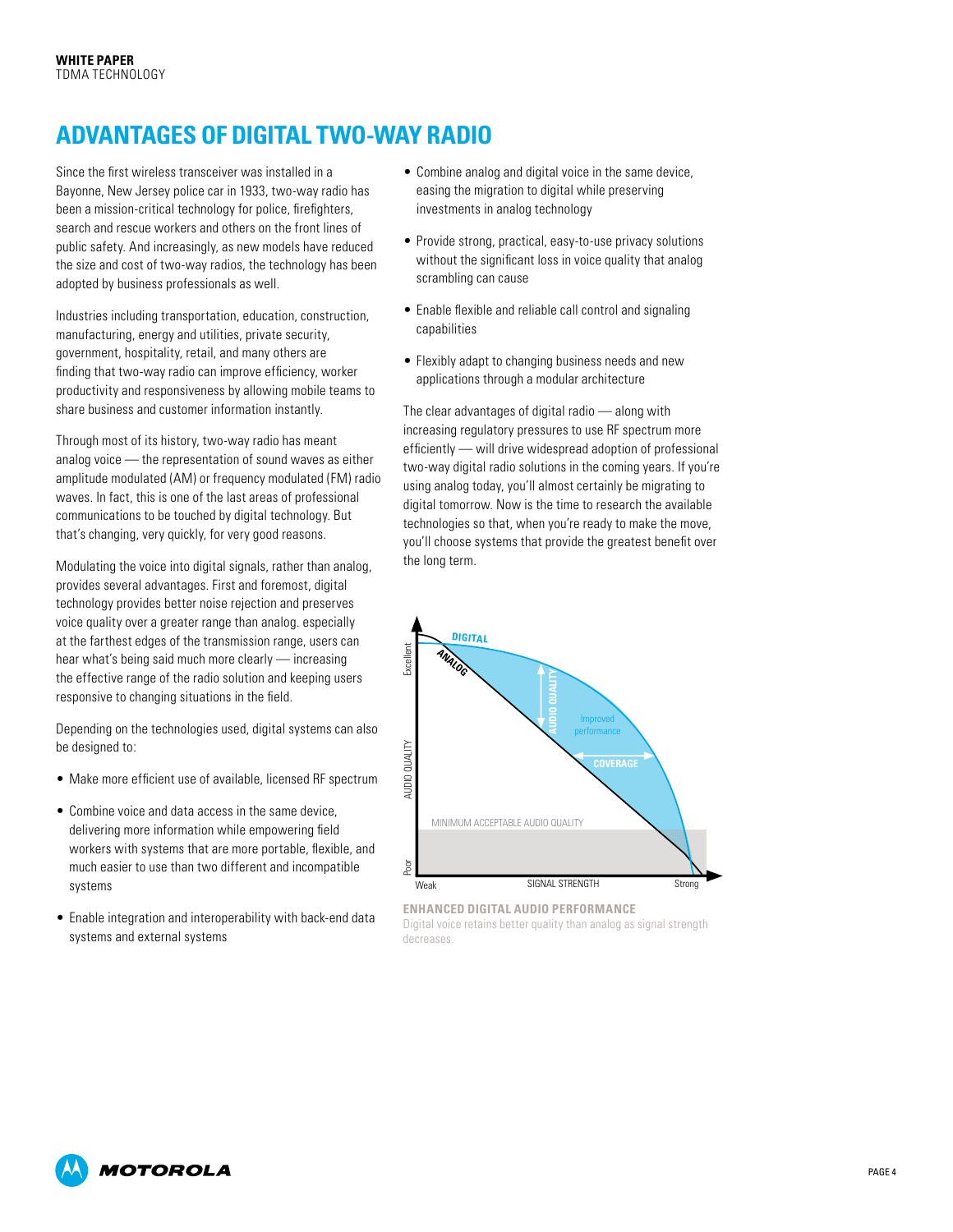<span id="page-4-0"></span>

| <b>MARKET CATEGORIES</b>                           | <b>EXAMPLE VERTICAL MARKETS</b>                                                             |                                                                                    | <b>DIGITAL RADIO STANDARDS</b>                                                                   |                                                                      |
|----------------------------------------------------|---------------------------------------------------------------------------------------------|------------------------------------------------------------------------------------|--------------------------------------------------------------------------------------------------|----------------------------------------------------------------------|
| <b>PUBLIC SAFETY/</b><br><b>MISSION CRITICAL</b>   | <b>Emergency Services</b><br><b>Public Transport</b><br>Local Government<br>Airports/Ports  |                                                                                    | <b>ETSI:</b><br><b>TETRA Licensed Trunking</b>                                                   | <b>TIA Project 25 Licensed</b><br><b>Conventional &amp; Trunking</b> |
| <b>PROFESSIONAL/</b><br><b>BUSINESS CRITICAL</b>   | Transportation<br>Petrochemical<br>Manufacturing<br>Construction<br><b>Private Security</b> | Mining<br><b>Public Utilities</b><br>Taxi<br><b>Rental Agencies</b><br>Warehousing | <b>ETSI:</b><br><b>DMR Tier-2: Licensed Conventional</b><br><b>DMR Tier-3: Licensed Trunking</b> |                                                                      |
| <b>COMMERCIAL &amp;</b><br><b>LIGHT INDUSTRIAL</b> | <b>Retail</b><br>Agriculture<br><b>Hospitality</b>                                          |                                                                                    | <b>ETSI:</b><br><b>DMR Tier-1: Unlicensed</b><br>dPMR Tier-1: Unlicensed                         | <b>On-site Technologies</b>                                          |

Worldwide digital two-way radio markets can be roughly divided into three categories

## **Digital Radio Markets and Standards**

Although the market landscape for two-way radio varies somewhat throughout the world, markets can be roughly divided into three broad categories: (1) commercial and light industrial applications, (2) professional, businesscritical applications, and (3) mission-critical public safety applications. With some overlap, there are relevant digital two-way radio standards that are generally applicable to each of these categories.

While we won't get into the specific regulatory requirements governing radio in various countries and regions, let's take a closer look at how the most important, internationally recognized standards map to the needs of users within the general market categories. An understanding of the entire market landscape will provide context for our discussion of the needs of users in the professional/business-critical category.

**Commercial and Light Industrial.** Multiple relevant digital technologies exist for this market, including on-site digital technologies such as Frequency Hopping Spread Spectrum (FHSS) utilized in unlicensed 900 MHz and 2 GHz bands. The European Telecommunications Standards Institute, or ETSI, has also defined two Tier-1 protocols for digital mobile radio (DMR) in the unlicensed PMR 446 band; the DMR Tier-1 protocol utilizes 12.5 kHz FDMA, while the dPMR protocol utilizes 6.25 kHz FDMA. Both protocols provide for consumer applications and low-power commercial applications, using a maximum of 0.5 watt RF power. With a limited number of channels and no use of repeaters, no use of telephone interconnects, and fixed/integrated antennas, Tier-1 DMR/ dPMR devices are best suited for personal use, recreation, small retail and other settings that don't require wide area coverage and advanced features.

**Mission-critical Public Safety.** This market category is defined by mission-critical communications, security and interoperability needs. in countries covered by ETSI, a relevant digital standard is the Terrestrial Trunked Radio (TETRA) Standard, which is used to support multiple talk groups on multiple frequencies, including one-to-one, one-to-many and many-to-many calls. TETRA is a digital standard that uses fourslot TDMA in 25 kHz channels to increase spectral efficiency and allow multiple access. In the U.S., the Telecommunications Industry Association (TIA) has established Project 25 to define similar capabilities for the mission-critical market. Unlike TETRA, Project 25 Phase I uses 12.5 kHz channels and currently uses FDMA for both trunked and conventional digital systems. Phase II will add two-slot TDMA capabilities for digital trunked radio. Both TETRA and Project 25-compliant systems rely on sophisticated infrastructure to achieve the fault tolerant reliability and advanced calling functionality required in public safety and other mission-critical applications.

**Business-critical Professional.** In between the commercial/light industrial and mission critical/public safety market categories lies a huge market for organizations who aren't engaged in mission-critical work and don't have the budget or need for expensive, fault tolerant infrastructure but who can still benefit from increased capacity in licensed channels, advanced features, wide area coverage and other benefits usually associated with mission critical systems. Businesses in this category include transportation, education, construction, manufacturing, private security, small municipalities, and many other industries. The ETSI DMR Tier-2 standard is the relevant digital radio standard targeted to these users, providing spectral efficiency, advanced voice features and integrated IP data services in licensed bands for high-power communications. ETSI DMR Tier-2 calls for twoslot TDMA in 12.5 kHz channels. Two-slot TDMA technology is the primary focus of our discussion in this paper.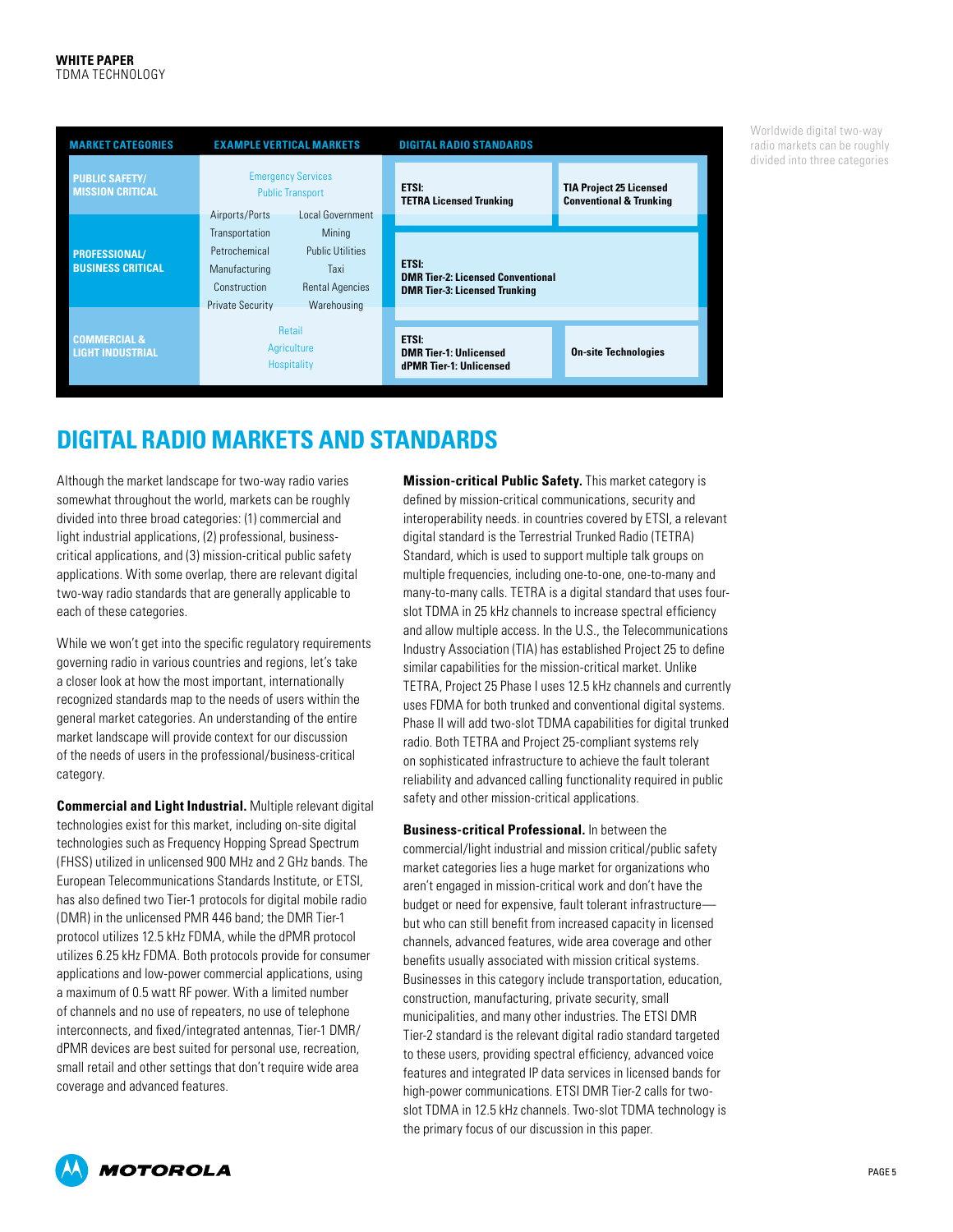<span id="page-5-0"></span>Analog radios have been used in business-critical applications for years. However, as manufacturers introduce high power digital radios to this market, they have a choice: they can either build their communications system using a proprietary technology such as digital 6.25 kHz FDMA, or they can leverage standards-based TDMA. The two are not compatible or interoperable.

Motorola believes that two-slot TDMA is the best fit for most professional, business-critical digital two-way radio applications. Moreover, ETSI has selected TDMA as the standard protocol for Tier-2 professional two-way radio applications, and it satisfies ETSI channel emissions requirements and goals for spectral efficiency. Although the FCC does not mandate standard protocols, devices

conforming to the ETSI Tier-2, two-slot TDMA standard will meet existing FCC channel emissions requirements for 12.5 kHz channels and exceed forward-looking requirements for spectral efficiency in the U.S. with technical advantages for the professional market, and the backing of the world's most influential telecommunications standards bodies, two-slot TDMA is the clear choice for organizations looking to deploy new digital two-way radio systems, or to upgrade their existing analog radio to digital.

Let's take a closer look at two-slot TDMA and why it's the best multiple-access technology for the majority of professional applications.

# **Multiple Access and Spectral Efficiency**

The primary goal of any multiple-access RF technology is to achieve greater spectral efficiency, allowing more users to share a given channel in the licensed RF spectrum. Historically, the licensed airwaves were divided into relatively large 25 kHz channels. There was plenty of room for the broadcasters using these channels to exist side-by-side, without significant interference problems. Over the years, however, the airwaves have become increasingly crowded, creating a need for new standards and technologies that allow more radio users to share the available spectrum in any given area.

The demand for greater spectral efficiency is being driven, in part, by regulatory agencies. In the U.S., for example, the FCC is requiring manufacturers to offer only devices that operate within 12.5 kHz VHF and UHF channels by 2011. By the year 2013, all VHF and UHF users will be required to operate in 12.5 kHz — making it possible for roughly twice as many users to share the airwaves as compared with today's 25 kHz licenses.

The next logical step is to further improve the effective capacity of 12.5 kHz channels. while there's no current mandate requiring a move to 6.25 kHz, discussions are continuing at the FCC and other agencies, and it's only a matter of time before the ability to carry two voice paths in a single12.5 kHz channel, also known as 6.25 kHz equivalent efficiency, becomes a requirement in VHF and UHF bands. In the meantime, two-slot TDMA offers a way to divide a 12.5 kHz channel into two independent time slots, achieving 6.25 kHz-equivalent efficiency today.

With two-slot TDMA-based devices, there's no reason to wait for a government mandate to achieve more capacity on existing licensed channels. Business can take the initiative to achieve greater spectral efficiency well ahead of the inevitable regulations — and ahead of the competition. And even without a regulatory mandate, greater spectral efficiency offers many operational benefits. We'll discuss those benefits later, but first let's explore how two-slot TDMA works.

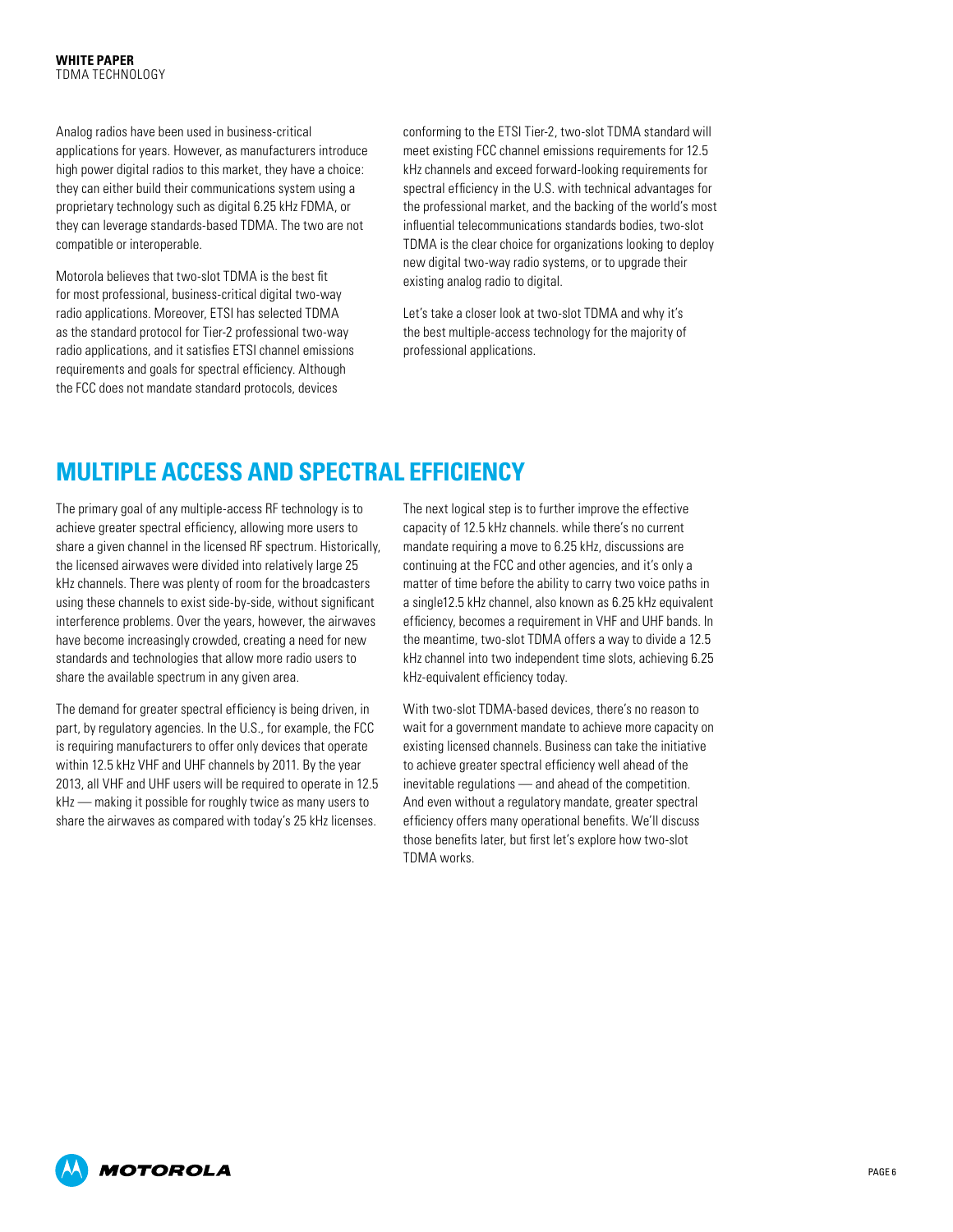<span id="page-6-0"></span>

When FDMA technology is used to split a channel into two sub-channels, the resulting signals must still fit within the channel's required emissions mask

## **TDMA: How It Works**

TDMA stands for "Time-Division Multiple Access." Like FDMA, or "Frequency-Division Multiple Access," TDMA is a technology that allows multiple conversations to share the same radio channel. Although the goal is the same, the two technologies work very differently.

### **6.25 kHz FDMA**

In FDMA, a channel frequency is split into smaller subdivisions — for example, splitting a 25 kHz band into two narrower "sub-channels" that transmit side-by-side to achieve 12.5 kHz equivalent spectral efficiency. The same technique can be used to achieve 6.25 kHz equivalent efficiency in a 12.5 kHz channel — although how well this technique will perform hasn't yet been established in realworld implementations on a large scale. As the subdivisions of a licensed channel become narrower, there's a growing likelihood of problems due to congestion and interference in an FDMA-based 6.25 kHz-equivalent system, as shown in the illustration.

When you try to squeeze two 6.25 kHz signals into one 12.5 kHz channel, you still have to meet the channel's regulatory emissions mask. In order to do so, the signal deviation (represented by the height and width of the lobes in the illustration) must necessarily be smaller than what can be achieved with a single 12.5 kHz signal. This smaller deviation means reduced sensitivity, which in turn reduces effective signal range in real world conditions. At the same time, there is very little tolerance for errors introduced by oscillator

aging, and the 6.25 kHz signal contains more energy near the edges of the mask — making it more prone to adjacent channel interference and near/far interference problems. This results in reduced quality of service in real world conditions.

### **Two-slot TDMA**

By comparison, TDMA offers a proven method for achieving 6.25 kHz equivalency in 12.5 kHz repeater channels — a major benefit for users of increasingly crowded licensed bands. Instead of dividing the channel into two smaller slices, TDMA uses the full channel width, dividing it into two alternating time slots. As a result, TDMA essentially doubles repeater capacity while preserving the well-known RF performance characteristics of the 12.5 kHz signal.

From the perspective of RF physics — that is, actual transmitted power and radiated emissions — the 12.5 kHz signal of two-slot TDMA occupies the channel, propagates, and performs essentially the same as today's 12.5 kHz analog signals. with the added advantages of digital technology, TDMA-based radios can work within a single repeater channel to provide roughly twice the capacity of analog while offering RF performance equivalent to, or better than, today's analog radio.

As we will see, the two time slots can potentially be used for a variety of purposes. Most organizations considering TDMAbased two-way radio will probably

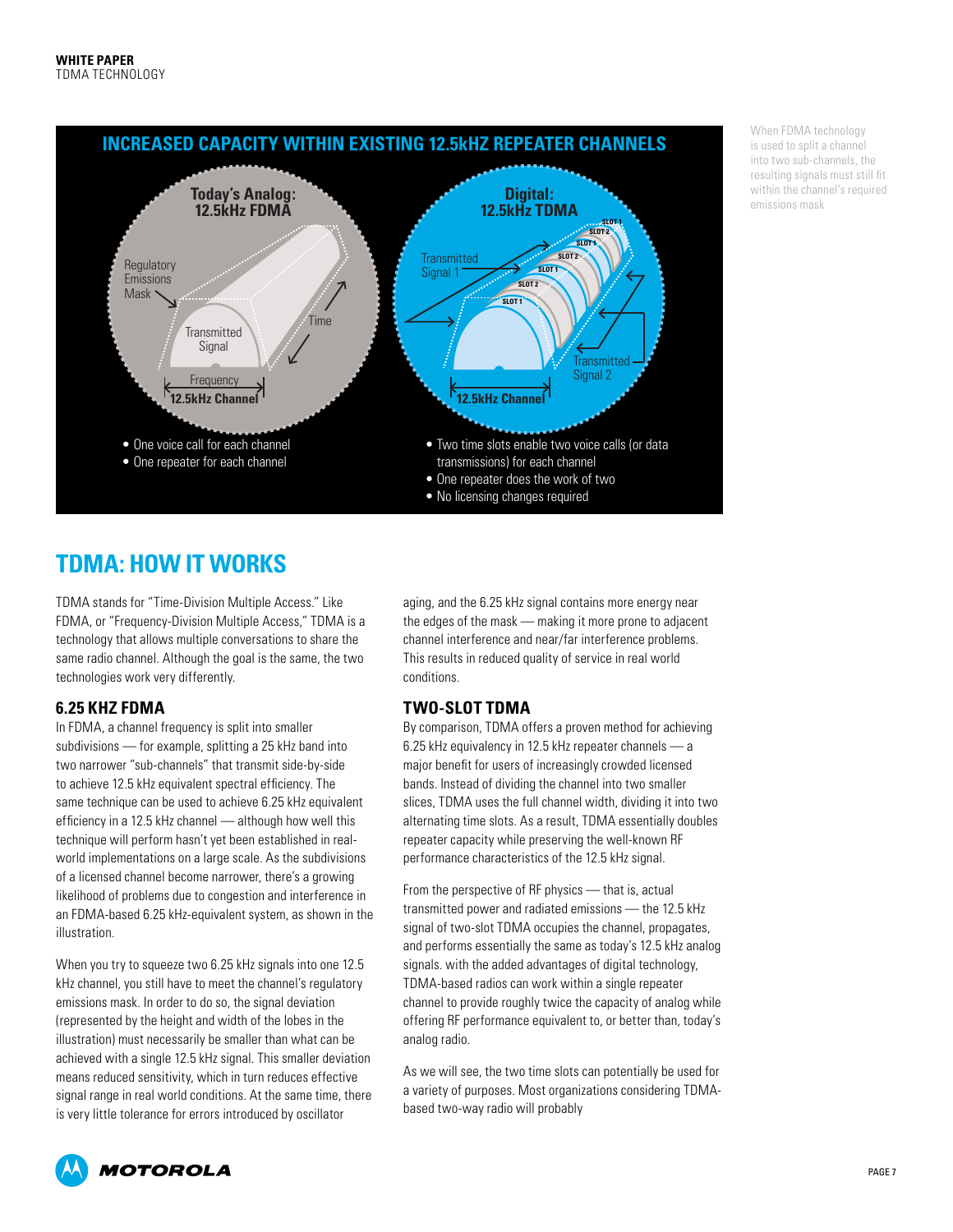<span id="page-7-0"></span>

TDMA divides a 12.5 kHz channel into two alternating time slots to achieve 6.25 kHz equivalent spectral efficiency when used with a repeater.

As we will see, the two time slots can potentially be used for a variety of purposes. Most organizations considering TDMAbased two-way radio will probably be interested in doubling the voice capacity per licensed repeater channel. By enabling 6.25 kHz equivalency, TDMA supports two simultaneous, independent half-duplex calls in a single 12.5 kHz repeater channel.

If you're used to thinking about analog radio, this two-for-one capacity in two different time slots might seem problematic. Wouldn't the two calls cut in and out as the time slots alternate, making both conversations nearly impossible to understand?

But remember, this is the digital world, where voices are encoded in bits. Although analog signals represent the actual duration of spoken words, digital signals can encode that duration in a way that allows for significant compression without compromising voice quality. Each TDMA time

slot is quite brief — on the order of 30 milliseconds. The circuitry that translates voice into bits is actually able to pack 60 milliseconds worth of digitized speech into each 30 millisecond time slot. The receiver, in turn, unpacks those bits into speech that has its full 60 millisecond time value.

That's why, with TDMA, two conversations can happen simultaneously and seamlessly via a single repeater. The alternation of time slots is something that happens in the technology only, not in the user's experience. In fact, digital technology offers better background noise suppression than analog while preserving the integrity of the signal at the farthest reaches of the transmitter's range — so both digital conversations are likely to be much clearer than a single analog conversation would be over the same channel. And because both conversations use the channel's full bandwidth, there's no degradation in range performance, and no added risk of interference with adjacent channels.

### **Advantages of Two-Slot TDMA for Professional Organizations**

If you're in the professional two-way radio category, and you're looking for increased system capacity in 12.5 kHz channels along with higher performance and advanced features enabled by digital radio solutions, you need to decide which technology to choose: 6.25 kHz FDMA or 12.5 kHz two-slot TDMA. 12.5 kHz FDMA remains an important technology in analog radio systems, and is currently the standard for mission-critical digital radio under Project 25, Phase I. however, 6.25 kHz FDMA is not well proven and does not fit cleanly into today's 12.5 kHz channel structure. Professionals looking for a digital solution should strongly consider two-slot TDMA for the many advantages it provides.

#### **Increased Spectral Efficiency**

As we have discussed, two-slot TDMA offers a proven way to enable 6.25 kHz equivalent efficiency in licensed 12.5 kHz repeater channels. This doubles per-channel communications capacity, while satisfying future regulatory requirements for 6.25 kHz equivalent efficiency. And unlike 6.25 kHz transmission methods built on FDMA technology, TDMA fits seamlessly into existing licensed channel structures in UHF and VHF — known performance, no need for rebanding or relicensing, and no risk of new forms of radio channel interference. The choice of TDMA digital technology makes it quick and easy to gain spectrum efficiency and improve your two-way radio communications.

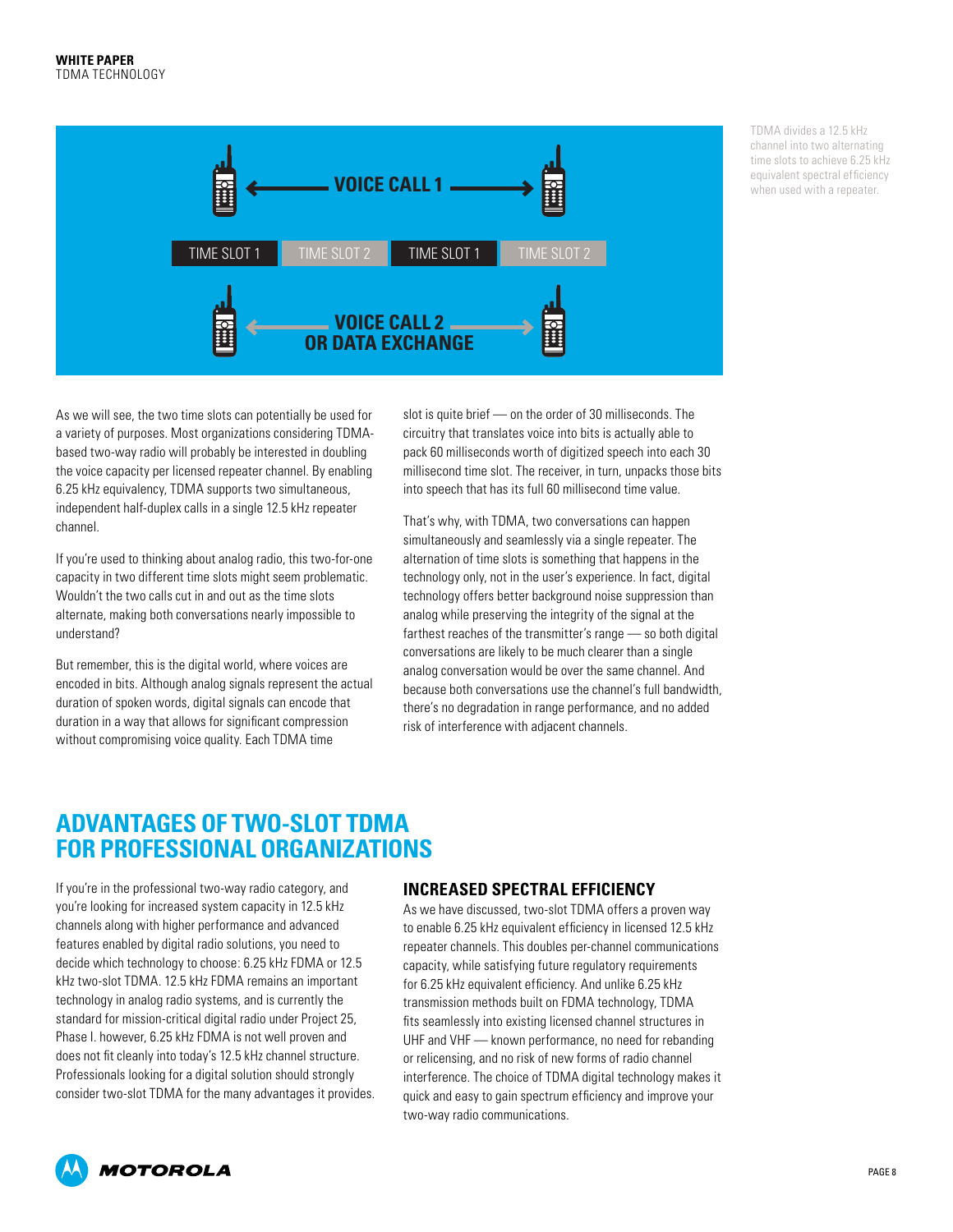

TDMA saves licensing and equipment costs by enabling the equivalent of two 6.25 kHz channels within a single licensed 12.5 kHz channel

### **Lower Equipment Costs**

Compared to 6.25 kHz FDMA, two-slot TDMA allows you to achieve 6.25 kHz equivalent efficiency while minimizing investments in repeaters and combining equipment. This is one reason why TDMA is so well suited to professional applications, where the budget for two-way digital radio may be limited compared to the mission-critical tier.

FDMA requires a dedicated repeater for each channel, plus expensive combining equipment to enable multiple frequencies to share a single base-station antenna. It can be particularly expensive to make combining equipment work with 6.25 kHz signals, and there's typically a loss in signal quality and range when it's used this way.

In contrast, two-slot TDMA achieves two-channel equivalency using single-channel equipment. No extra repeaters or combining equipment is required.

### **Advanced Features and Flexibility**

In a traditional FDMA two-way radio implementation, each transmission occupies a full 12.5 kHz channel. A single channel can accommodate a single, half-duplex call. Proprietary implementations that use FDMA to achieve two 6.25 kHz equivalent channels enable two conversations to take place within a 12.5 kHz channel — but again, both of these conversations are half-duplex, and there's no flexibility to put the extra capacity to any other use. TDMA-based digital systems with two time slots aren't bound by these technical restrictions. The two time slots can be used to carry two half-duplex conversations — as with the two sub-channels in an FDMA-based system — but with no need for extra equipment and no danger of reduced performance. Unlike FDMA, however, it's also possible to use the second TDMA time slot for other purposes.

For example, device designs for the first-generation of TDMA-based two-way radio include the ability to use the second time slot for reverse-channel signaling. This capability can be used for priority call control, remote control of the transmitting radio, emergency call pre-emption, and more. The second time-slot could also be used for transmitting application data such as text messaging or location data in parallel with call activity — a useful capability, for example, in dispatch systems that provide both verbal and visual dispatch instructions.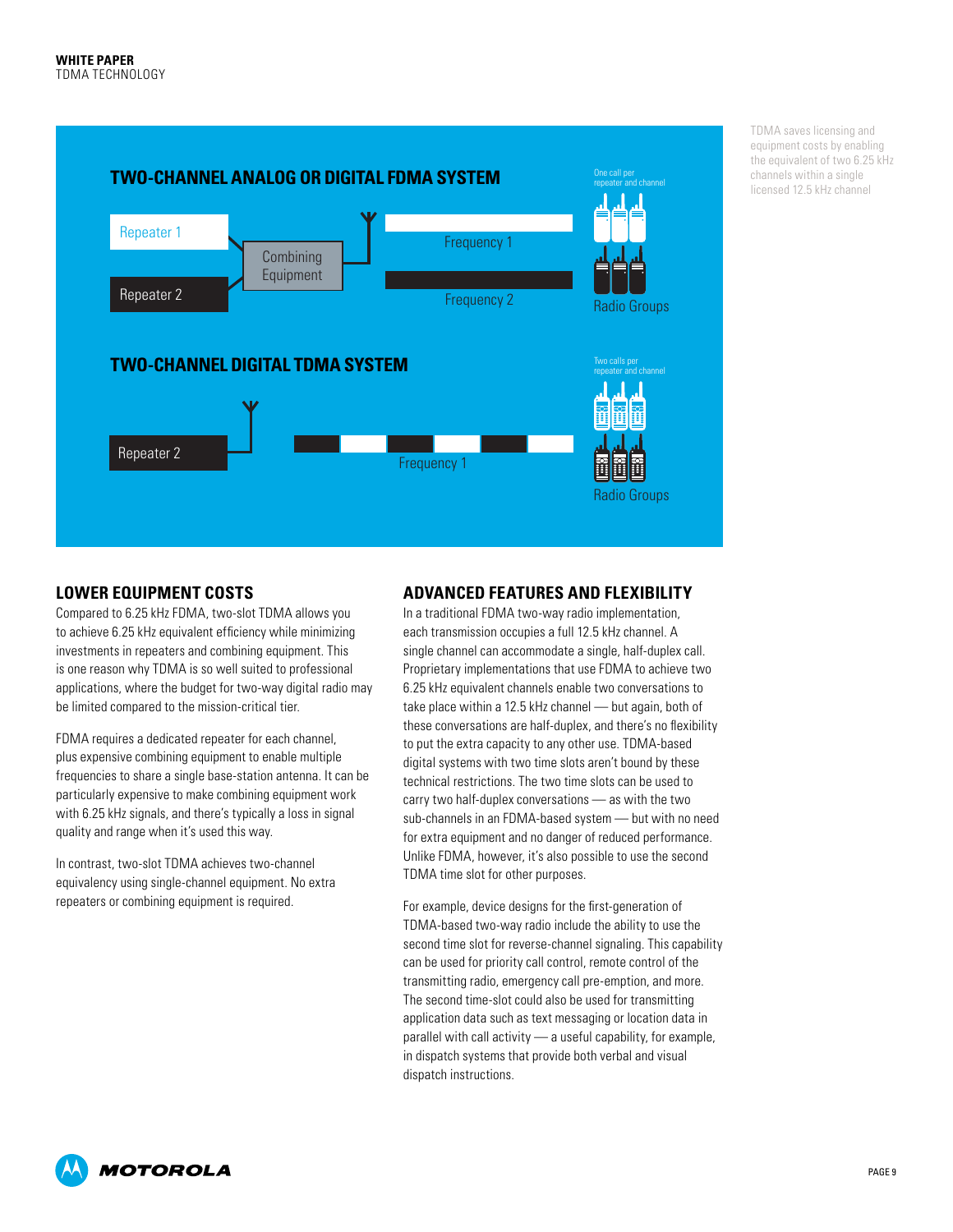<span id="page-9-0"></span>TDMA-based systems also offer the flexibility to adapt as new applications emerge to make additional use of the two time slots — preserving initial investments while providing an open path to future usage models for digital two-way radio. For example, the future roadmap for two-slot TDMA applications includes the ability to temporarily combine slots for increased data rates, or to use both slots together to enable full-duplex private calls.

Additional capabilities will also emerge, as driven by the real-world needs of two-way radio users in the professional marketplace. By choosing TDMA, professionals can immediately gain benefits such as 2:1 voice capacity and reverse-channel signaling within a single channel, with the option to add other capabilities as they become available. FDMA, in contrast, is optimized for a single purpose — halfduplex calling.

### **Longer Battery Life**

One of the biggest challenges with mobile devices has always been battery life. In the past, there have only been a couple of options for increasing the talk time on a single battery charge. One way is to increase battery capacity. Battery manufacturers have already done a remarkable job of maximizing capacity, but further gains are only possible by increasing the size of the battery pack — and therefore decreasing portability.

The other option is to decrease transmit power, which is by far the most energy-intensive function of two-way radio. But this means decreasing transmission range and increasing the potential for interference from other devices — an unacceptable tradeoff in professional situations.

Two-slot TDMA provides another, very effective option. Since each call uses only one of the two slots, it requires only half of the transmitter's capacity. The transmitter is idle half the time — that is, whenever it's the unused time-slot's "turn."

For example, in a typical duty cycle of 5 percent transmit, 5 percent receive, and 90 percent idle, the transmit time accounts for roughly 80 percent of the total current drain on the radio's battery. By cutting the effective transmit time in half, two-slot TDMA can thus enable an up to 40 percent reduction in current battery drain, or an up to 40 percent improvement in talk time. As a result, overall battery consumption per call is dramatically reduced, enabling much longer usage time in the field between recharges. Modern digital devices also include sleep and power-management technologies that increase battery life even further.

## **The Right Choice for Professional Two-wayDigital Radio: TDMA**

For professional users, digital two-way radio in licensed bands is the wave of the future. Whether they're using analog radio today, or looking to implement their first twoway radio system, business organizations of all kinds will soon be choosing their first digital two-way radio solutions. The advantages and opportunities are simply too great to ignore — in transportation, education, construction, manufacturing, energy and utilities, private security, small municipalities and many other industries.

For most enterprises in these professions, TDMA provides the best method for achieving 6.25 kHz equivalent efficiency in licensed 12.5 kHz channels:

• TDMA is being leveraged in European and U.S. standards initiatives aimed at providing greater spectral efficiency for the land mobile radio market.

- Unlike FDMA methods of rebanding existing channels into discrete 6.25 kHz channels, properly designed two-slot TDMA systems fit cleanly into existing channel structures, with no rebanding or relicensing necessary.
- TDMA improves capacity today, while offering a path to compliance with further channel efficiency requirements that may be mandated in the future.
- Because it increases capacity without the need for additional repeaters and other infrastructure, TDMA can lower the overall costs of implementing digital two-way radio.
- TDMA offers the performance and flexibility to support the functional requirements of mobile professionals in virtually any industry.

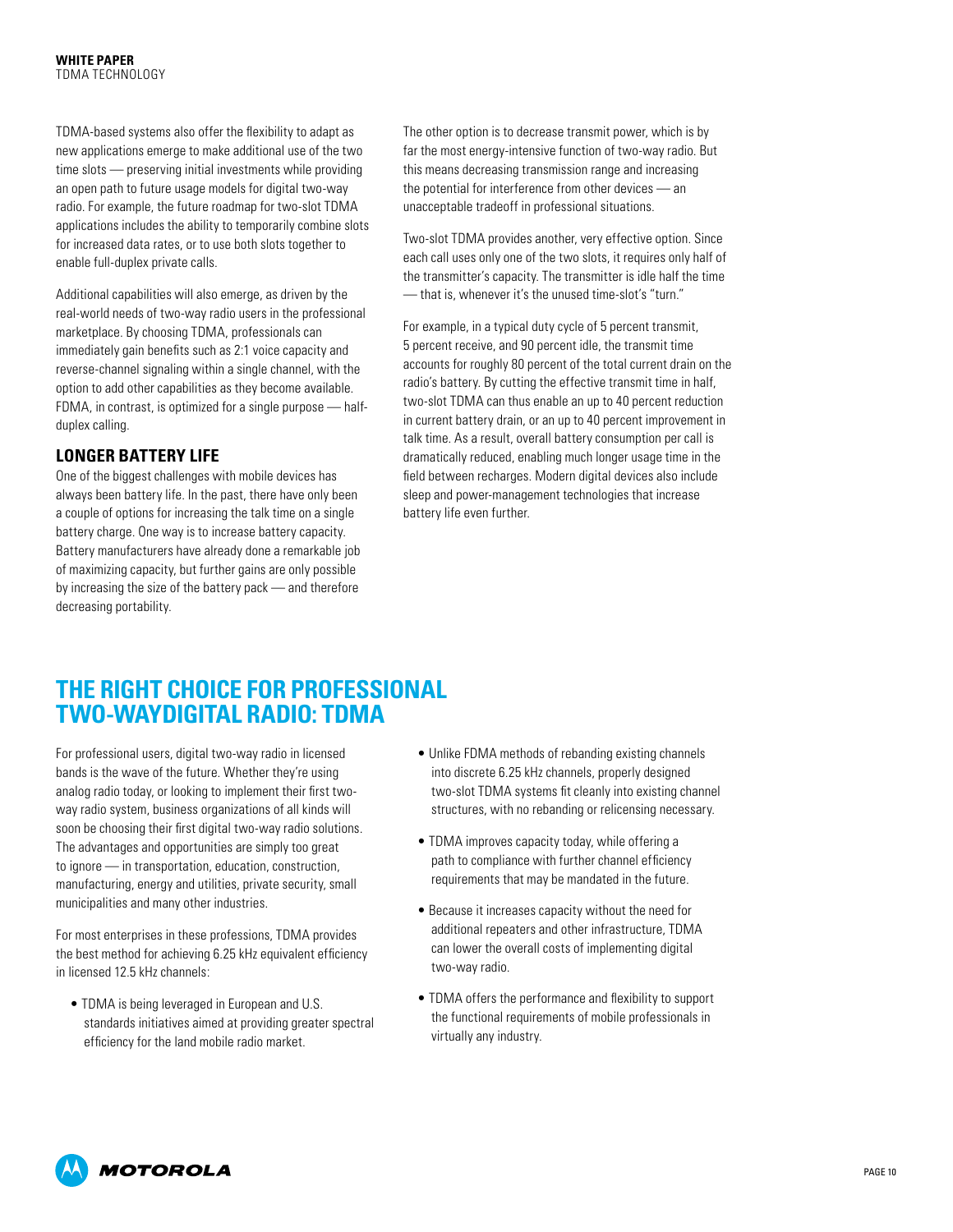<span id="page-10-0"></span>

## **Motorola's Next Generation TDMA-based Professional Digital Two-way Radio**

Motorola invented the first portable two-way radio, and has more than 65 years of experience delivering wireless communications systems for government and industry. Motorola has emerged as the recognized leader in digital two-way radio technology, with proven solutions in the mission critical, professional and unlicensed tiers.

Now Motorola is enabling innovative solutions for licensed professional tier. MOTOTRBO™ Professional Digital Two-way Radio System is a digital communications platform that combines the best of two-way radio with digital technology based on TDMA to deliver increased capacity and spectral efficiency, integrated data applications and enhanced voice communications. MOTOTRBO is specifically designed to meet the requirements of professional organizations that need a customizable business critical communication solution using licensed spectrum.

MOTOTRBO is a private system that can be tailored to meet the unique coverage and feature needs of group oriented and dispatch environments. And, MOTOTRBO provides a return on investment requiring only a small up-front investment with no recurring fees, and will typically pay for itself in less than 18 months compared with cellular or public carrier solutions.

For more information on the MOTOTRBO Professional Digital Two-way Radio System, visit www.motorola.com/mototrbo.